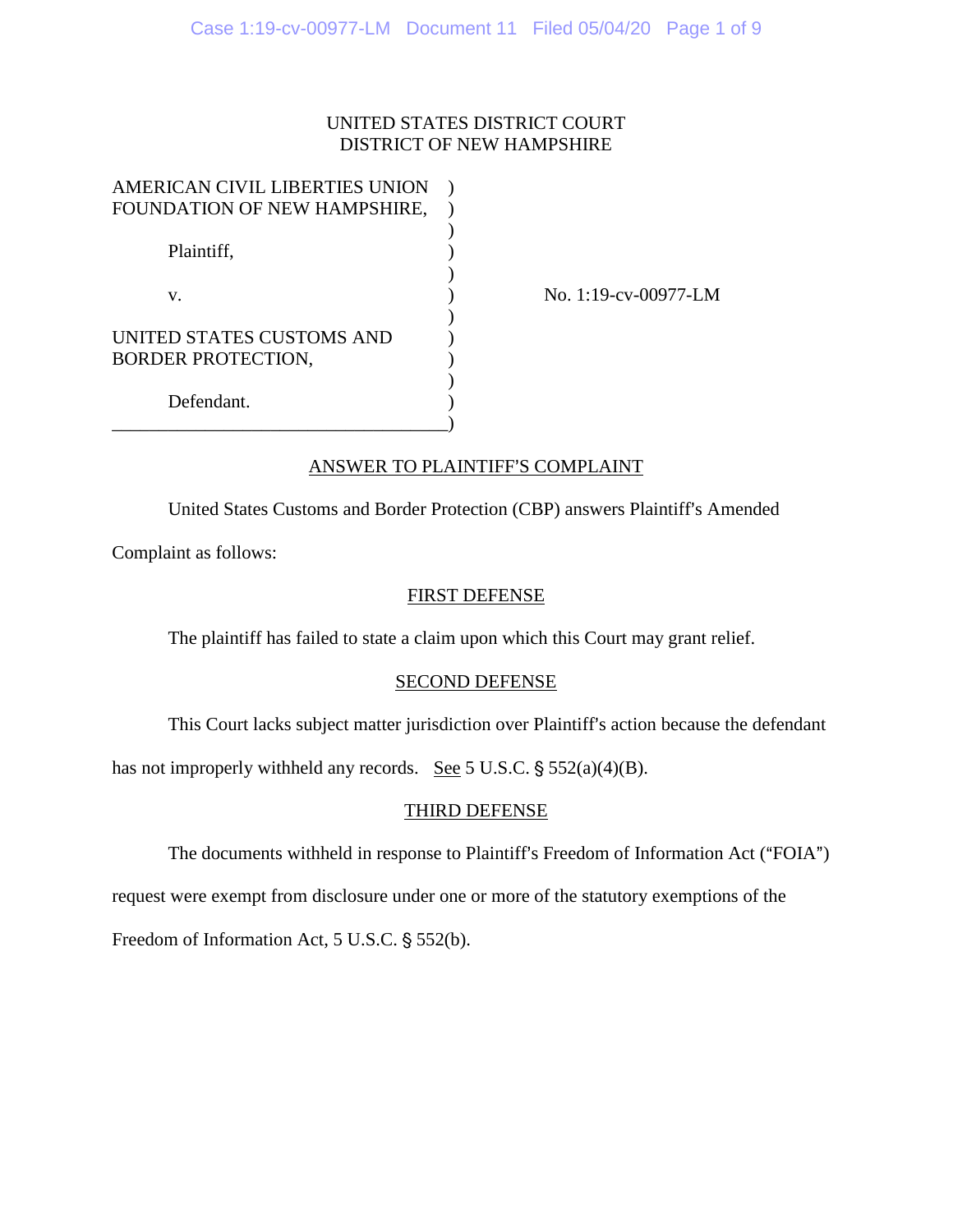#### FOURTH DEFENSE

The defendant further answers Plaintiff's Amended Complaint by answering specifically the numbered paragraphs<sup>[1](#page-1-0)</sup> of Plaintiff's Amended Complaint as follows:

1. Defendant denies that this Court has subject matter jurisdiction over this action because the defendant has not improperly withheld any records under the Freedom of Information Act, 5 U.S.C.  $\S$  552(a)(4)(B). Defendant admits the remaining allegations contained in paragraph 1 of Plaintiff's Amended Complaint.

2. Defendant admits that this Court has venue over this action. Defendant denies any remaining allegations contained in paragraph 2 of Plaintiff's Amended Complaint.

3. Defendant is without sufficient knowledge of information to form a belief as to the truth of the allegations contained in paragraph 3 of Plaintiff's Amended Complaint and, on that basis, denies them.

4. Defendant admits the allegations contained in paragraph 4 of Plaintiff's Amended Complaint.

5. Defendant is without sufficient knowledge or information to form a belief as to the truth of the allegations contained in paragraph 5 of Plaintiff's Amended Complaint and, on that basis, denies them.

6. Defendant is without sufficient knowledge of information to form a belief as to the reasons for Plaintiff's FOIA requests, what it has seen in the immigration enforcement in New Hampshire and what is concerning to them and, on that basis, denies those allegations.

<span id="page-1-0"></span><sup>&</sup>lt;sup>1</sup> The unnumbered paragraphs on pages 1-2 of the Amended Complaint contain the Plaintiff's characterization of this lawsuit and conclusions of law to which no response is required but, insofar as an answer is deemed necessary, Defendant denies each and every factual allegation unless specifically admitted below and, further, denies that Plaintiff is entitled to the relief requested or to any other relief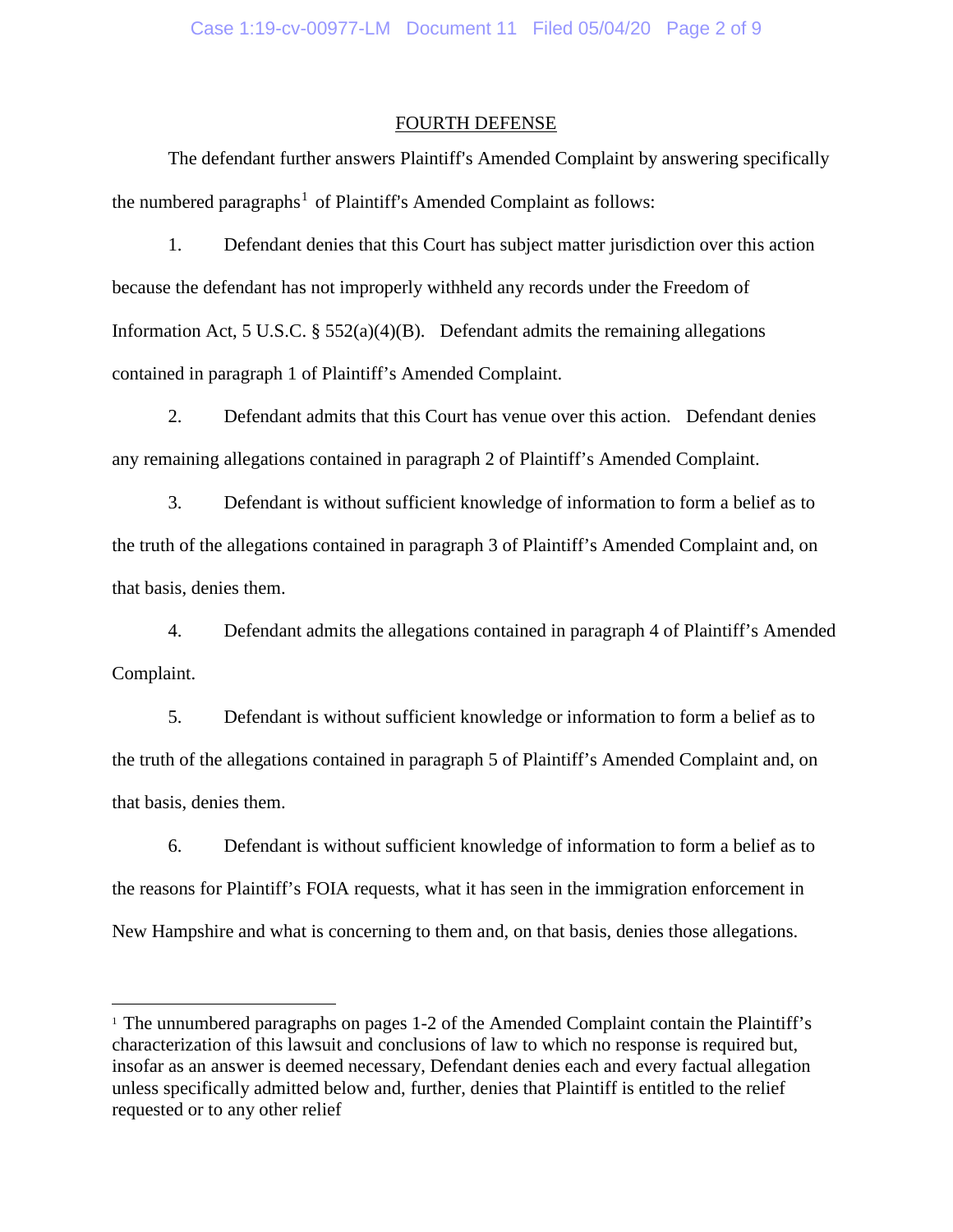#### Case 1:19-cv-00977-LM Document 11 Filed 05/04/20 Page 3 of 9

Defendant specifically denies that it has engaged in unlawful immigration enforcement or that there is a lack of transparency or oversight of Customs and Border Protection's enforcement practices. Defendant denies any remaining allegations contained in paragraph of the Amended Complaint.

7. Defendant admits that CBP conducted lawful checkpoints on I-93 in Woodstock, NH in August 2017; September 2017; June 15-17, 2018; August 21-23, 2018; September 27, 2018; June 9, 2018; and May 27-29, 2018. Defendant further admits that CBP conducted lawful checkpoints on I-89 in Lebanon, NH on September 25, 2019. Defendant, at this time, does not have knowledge or information sufficient to form a belief as to the truth of the remaining allegations as set forth in paragraph 7 of the Amended Complaint and, on that basis, denies them.

8. Defendant admits that CBP conducts lawful patrols in New Hampshire, which may result in individuals being stopped, questioned or detained. Defendant denies any remaining allegations contained in paragraph 8 of Plaintiff's Amended Complaint.

9. Defendant admits that CBP conducted a lawful operation in Lebanon, NH in March of 2019. Defendant further admits that Florentin Avila Lucas was arrested during that operation. Defendant further admits that CBP personnel utilize civilian attire and unmarked vehicles. Defendant is without sufficient knowledge or information at this time to form a belief as to the truth of the remaining allegations contained in paragraph 9 of Plaintiff's Amended Complaint and, on that basis, denies them.

10. Defendant admits that, in April of 2019, Chef Juan Pu was arrested by CBP during a lawful patrol operation in Littleton, New Hampshire. Defendant further admits that CBP personnel utilize civilian attire and unmarked vehicles. Defendant, at this time, is without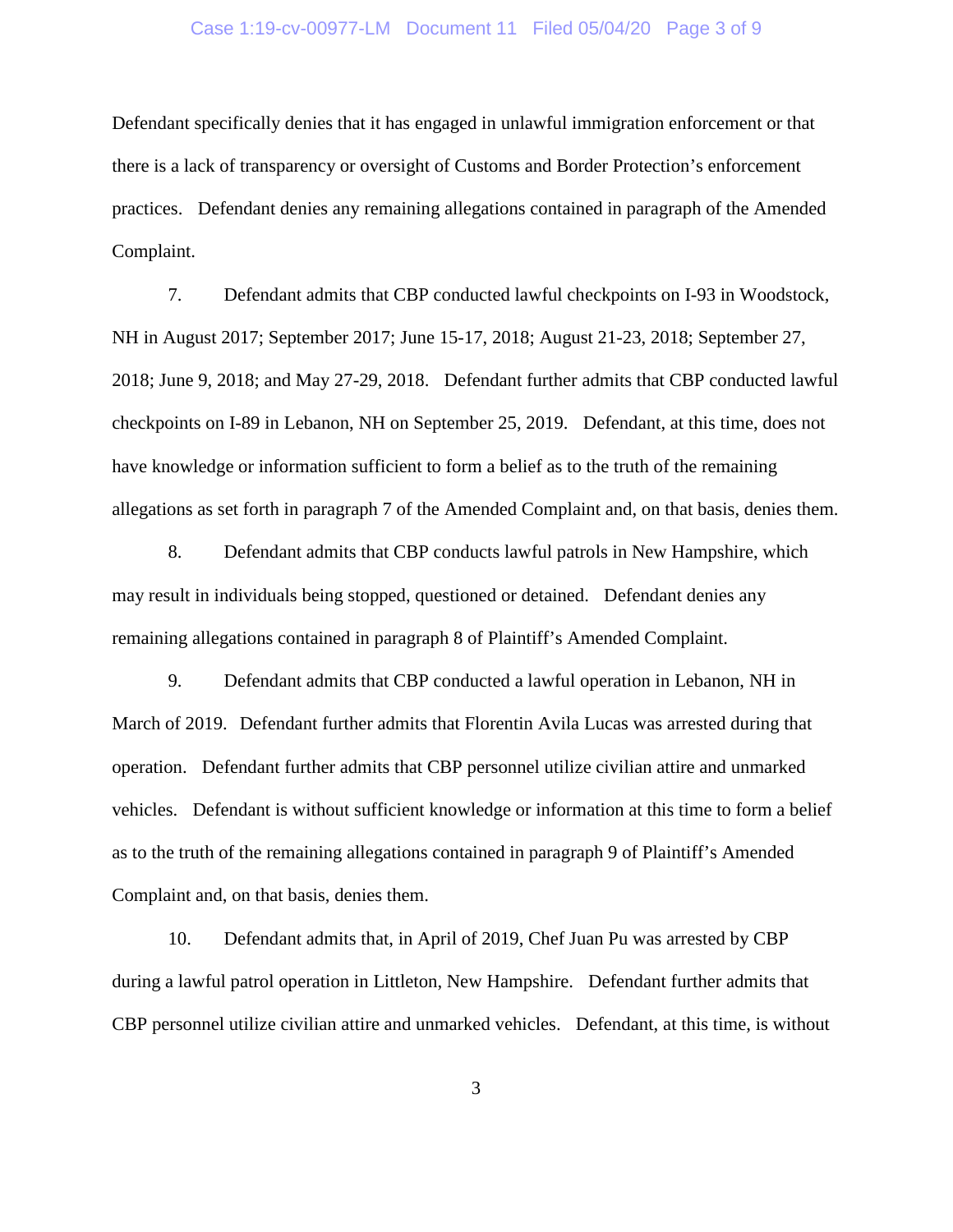#### Case 1:19-cv-00977-LM Document 11 Filed 05/04/20 Page 4 of 9

knowledge or information sufficient to form a belief as to the truth of the remaining allegations as set forth in paragraph 10 and, on that basis, denies them.

11. Defendant admits that CBP conducted a legal operation from July 29, 2019 to August 1, 2019 in Lebanon, New Hampshire, and that 18 illegal aliens were arrested during this period. Defendant further admits that CBP personnel utilized unmarked vehicles and civilian attire during this operation. Defendant, at this time, does not have knowledge or information sufficient to form a belief as to the truth of the allegations regarding "Jose" as more than one individual was named "Jose," and, on that basis denies the remaining allegations contained in paragraph 11 of Plaintiff's Amended Complaint.

12. Defendant admits that during a lawful CBP operation from August 7, 2019 to August 9, 2019 in Lebanon, New Hampshire, nine illegal aliens were arrested. Defendant denies any remaining allegations contained in paragraph 13 of Plaintiff's Amended Complaint.

13. Defendant denies the allegations contained in paragraph 13 of Plaintiff's Amended Complaint.

14. Defendant admits the allegations contained in paragraph 14 of Plaintiff's Amended Complaint.

15. Defendant admits the allegations contained in the first sentence of paragraph 15 of Plaintiff's Amended Complaint. Defendant denies that an adequate search for responsive records has not been completed, that the period covered by the request is ongoing and any other allegation contained in the second sentence of paragraph 15 of Plaintiff's Amended Complaint.

16. Defendant admits that Exhibit A to the Amended Complaint is an accurate depiction of Plaintiff's March 25, 2019 FOIA Request. Exhibit A speaks for itself and no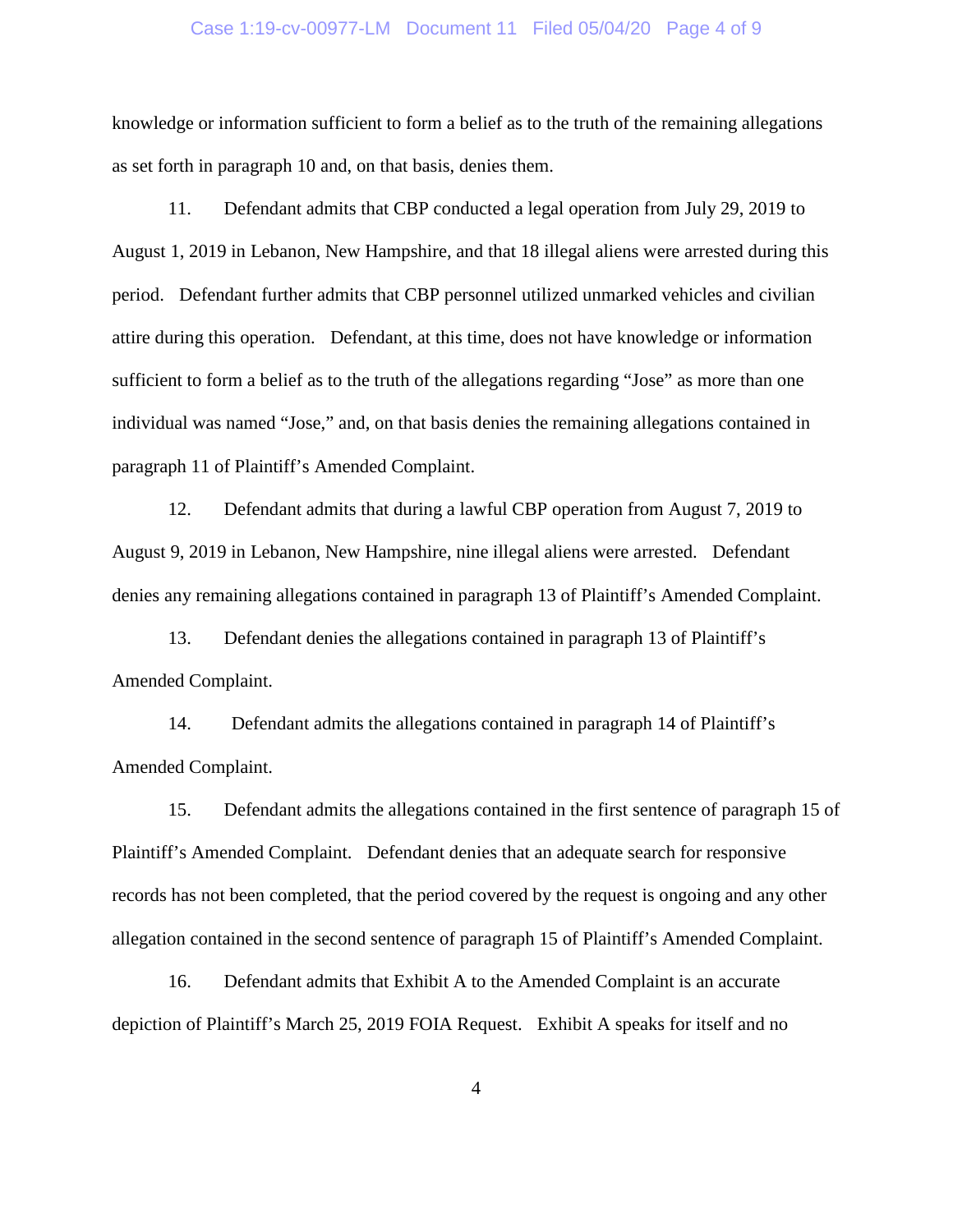#### Case 1:19-cv-00977-LM Document 11 Filed 05/04/20 Page 5 of 9

response is required to all parts of paragraph 16 of Plaintiff's Amended Complaint. To the extent this Court deems a response is required, Defendant denies those allegations.

17. Defendant admits that Exhibit B to the Amended Complaint is an accurate depiction of Plaintiff's October 18, 2019 FOIA Request. Exhibit B speaks for itself and no response is required to all parts of paragraph 16 of Plaintiff's Amended Complaint. To the extent this Court deems a response is required, Defendant denies those allegations.

18. Defendant admits the allegations contained in the first sentence of paragraph 18 of Plaintiff's Amended Complaint. Defendant denies the allegations contained in the second sentence of paragraph 18 of Plaintiff's Amended Complaint.

19. Exhibits A and B speak for themselves and no response is required. To the extent this Court deems a response is required, Defendant admits the allegations contained in paragraph 19 of Plaintiff's Amended Complaint.

20. Defendant is without knowledge or information sufficient to form a belief as to the truth of the allegations contained in paragraph 20 of Plaintiff's Amended Complaint and, on that basis, denies them.

21. Exhibits A and B speak for themselves and no response is required. To the extent this Court deems a response is required, Defendant denies the allegations contained in paragraph 21 of Plaintiff's Amended Complaint.

22. Exhibits A and B speak for themselves and no response is required. To the extent this Court deems a response is required, Defendant admits the allegations contained in paragraph 22 of Plaintiff's Amended Complaint.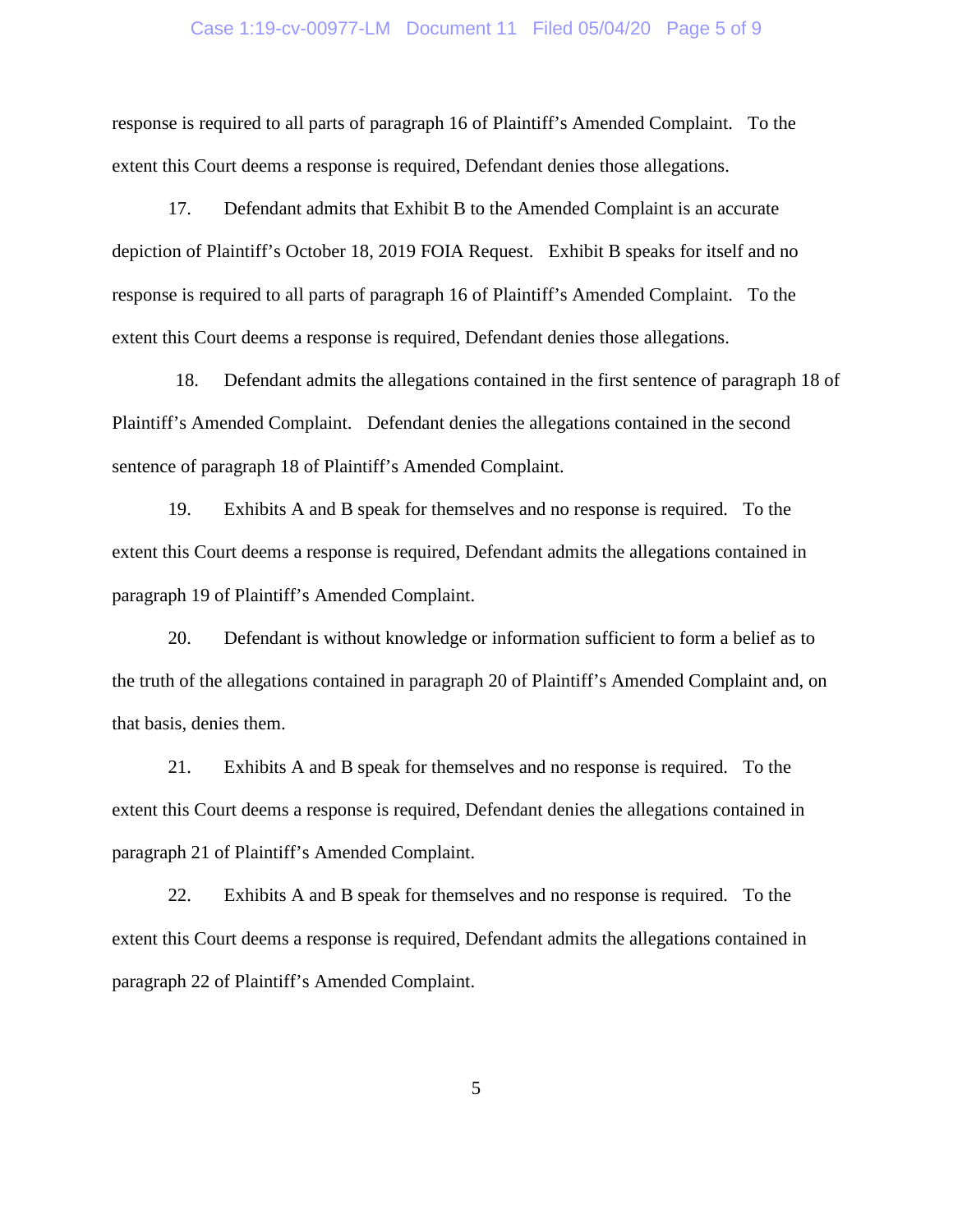#### Case 1:19-cv-00977-LM Document 11 Filed 05/04/20 Page 6 of 9

23. Defendant admits that Exhibit F is an accurate depiction of CBP's March 26, 2019 correspondence to Plaintiff; that Exhibit F speaks for itself; and that no response is required. To the extent this Court deems a response is required, Defendant denies the allegations contained in paragraph 23 of Plaintiff's Amended Complaint.

24. Defendant admits the allegations contained in paragraph 24 of Plaintiff's Amended Complaint.

25. Defendant admits the allegations contained in paragraph 25 of Plaintiff's Amended Complaint.

26. Defendant denies that it is required to provide an unsolicited, detailed explanation of the scope and method of its search for responsive documents, as well as any further allegations contained in paragraph 26 of Plaintiff's Amended Complaint.

27. Defendant admits that Exhibit I is an accurate depiction of CBP's October 20, 2019 correspondence to Plaintiff; that Exhibit I speaks for itself; and that no response is required. To the extent this Court deems a response is required, Defendant denies the allegations contained in paragraph 27 of Plaintiff's Amended Complaint.

28. Defendant admits that on October 20, 2019, CPB granted the request for expedited treatment and fee waiver with respect to the October 17, 2019 FOIA request and did not state when it expected to respond to the request. Defendant denies the remaining allegations contained in paragraph 28 of Plaintiff's Amended Complaint.

29. Defendant denies that the allegations contained in paragraph 29 of Plaintiff's Amended Complaint are an accurate reflection of the status of Plaintiff's October 17, 2019 FOIA Request, as well as any remaining allegations contained therein.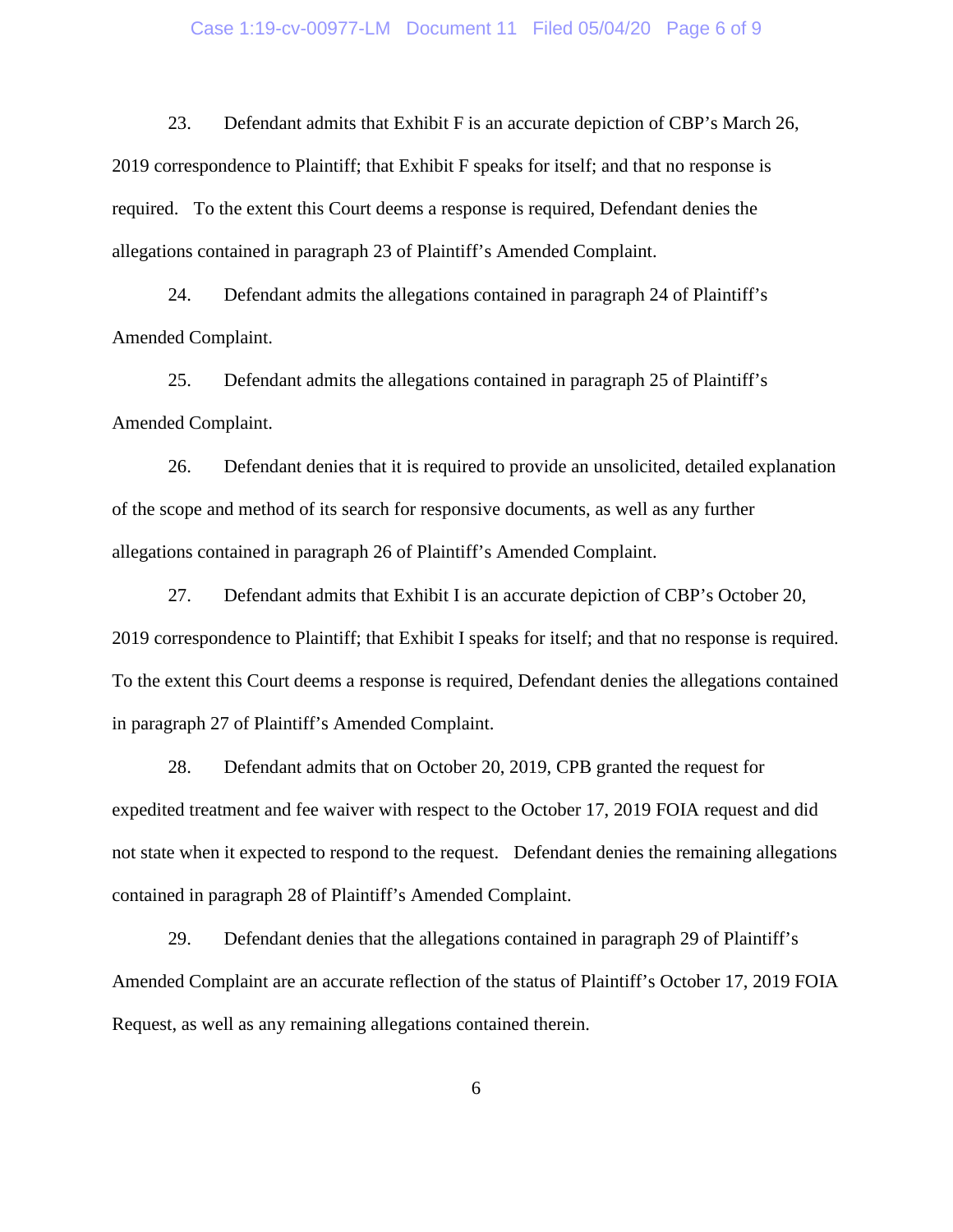#### Case 1:19-cv-00977-LM Document 11 Filed 05/04/20 Page 7 of 9

30. Defendant is without knowledge or information to form a belief as to the truth of the allegations contained in paragraph 30 of Plaintiff's Amended Complaint and, on that basis, denies them.

31. Defendant is without knowledge or information to form a belief as to the truth of the allegations contained in paragraph 31 of Plaintiff's Amended Complaint and, on that basis, denies them.

32. Defendant denies the allegations contained in paragraph 32 of Plaintiff's Amended Complaint.

33. Defendant denies the allegations contained in the first sentence of paragraph 33 of Plaintiff's Amended Complaint. Defendant admits that the FOIA provides the public access to records regarding the operations of CBP which are not exempted from disclosure. Defendant denies any remaining allegations contained in the second sentence of paragraph 33 of Plaintiff's Amended Complaint.

34. Defendant incorporates by reference its responses to paragraphs 1 through 33 above.

35. Defendant admits that CPB did not timely respond to Plaintiff's FOIA request, but denies that such a violation entitles Plaintiff to anything other than injunctive relief of an order requiring a response to the FOIA request. Defendant further states that it has since responded to the FOIA Requests and, therefore, the available relief is moot.

36. Defendant incorporates by reference its responses to paragraphs 1 through 35 above.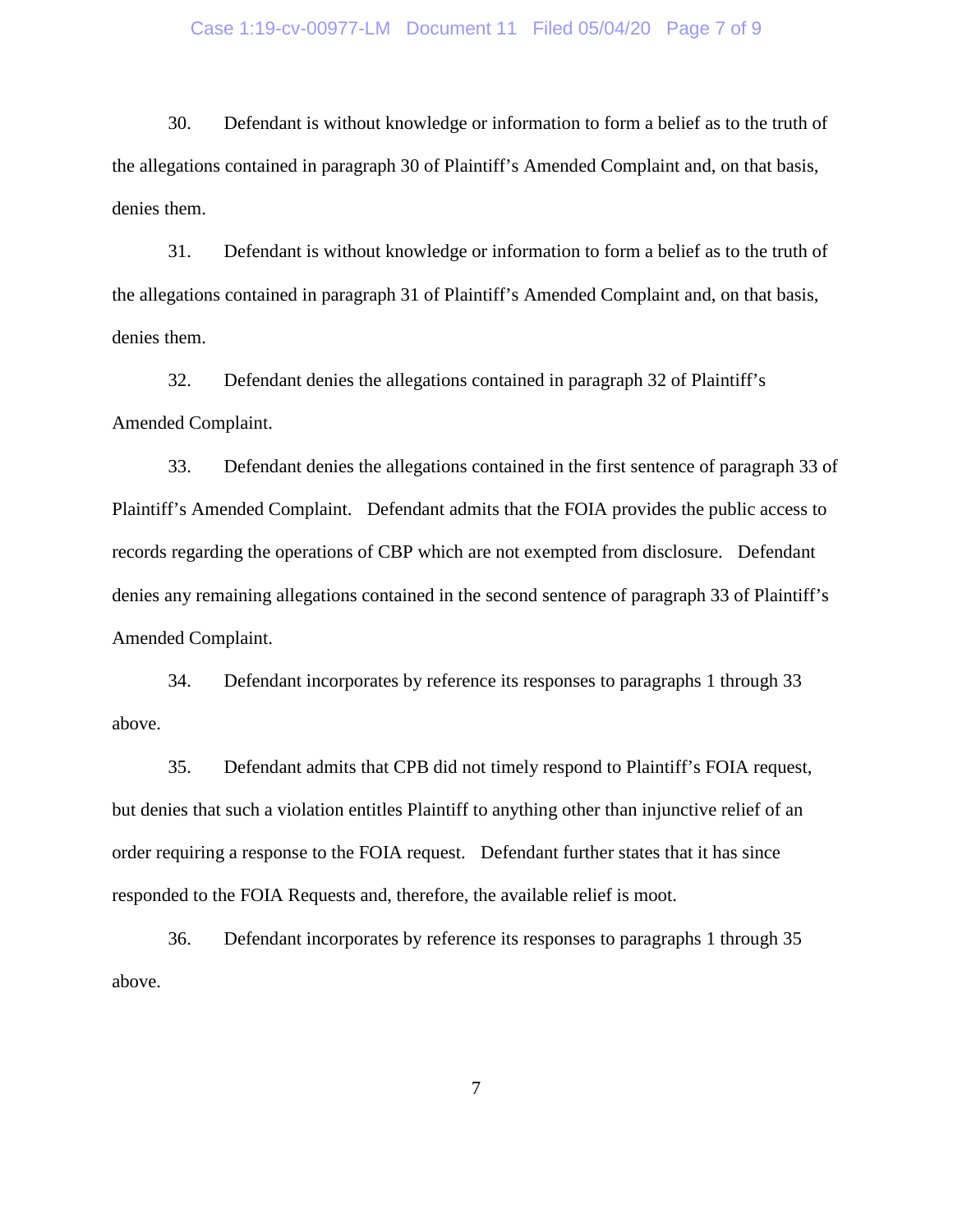### Case 1:19-cv-00977-LM Document 11 Filed 05/04/20 Page 8 of 9

37. Defendant denies that it did not make an adequate search for the requested records and any further allegations contained in paragraph 37 of Plaintiff's Amended Complaint.

To the extent that the defendant has not specifically admitted the allegations contained in Plaintiff's Complaint, the defendant denies those allegations.

Therefore, Defendant requests that the Court dismiss this action with prejudice and that Defendant be awarded its costs.

Respectfully submitted,

SCOTT W. MURRAY United States Attorney

By: /s/ Michael McCormack Michael McCormack Assistant U.S. Attorney (Bar No. 16470) 53 Pleasant Street Concord, NH 03301 (603) 225-1552 [michael.mccormack2@usdoj.gov](mailto:michael.mccormack2@usdoj.gov)

May 4, 2020